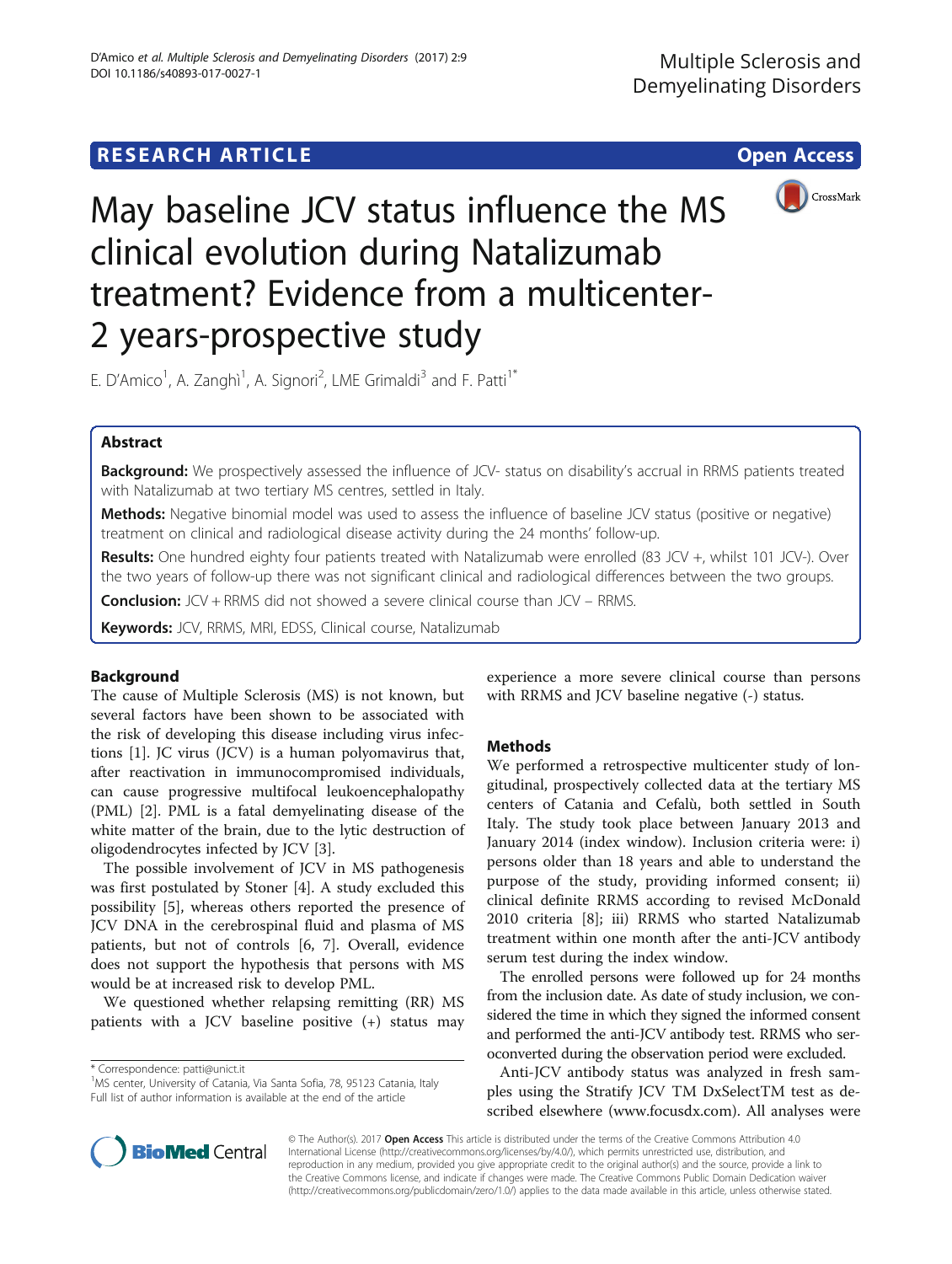performed at Unilabs a.s., Nygårdsvej 32, 2100 København, Denmark.

RRMS attended the MS centers every 28 days for Natalizumab administration. They performed a clinical visit after one month from the inclusion and every six months until the last follow up visit (at 24 months). In every clinical visit, any exacerbation, level of disability assessed by Expanded Disability Status Scale (EDSS) value and the number of new T2, new T1 and T1 Gadolinium (Gd) lesions were collected. EDSS progression was defined as increase of 1 point from baseline when  $EDSS < 5.5$  or 0.5 point for  $EDSS \ge 5.5$ . Study approval was obtained from the local ethics committee of the coordinator center.

# Statistical methods

Baseline continuous characteristics were compared between the two groups  $(JCV + vs \ JCV)$  by mean of independent samples Student's t-test (age, age at onset, disease duration) while non-parametric Mann-Whitney test was used for EDSS, relapses and T2 lesions and Fisher's exact test for gender.

Negative binomial model was used to statistically test differences between the two groups on number of relapses, number of new T2 and new T1-Gd lesions developed at 24 months from stratify.

For relapses the annualized relapse rate (ARR) was reported.

Multivariable models were built to adjust for baseline differences between the two groups on characteristics as age and EDSS. Only variables significantly associated with the investigated outcome were considered into the model. The two groups were compared on progression frequency using fisher's exact test. A  $p$ -value lower than 0.05 was considered statistically significant. Stata (v.13; Stata Corp.) was used for the computation.

# Results

A total of 184 patients treated with Natalizumab were considered in the study. Demographic and clinical characteristics at baseline were reported in Table 1.

Based on JCV status at baseline, patients were classified as JCV +  $(n = 83; 45.1\%)$  and JCV -  $(n = 101; 54.9\%).$ Positive patients were older ( $p = 0.07$ ) and with a higher EDSS ( $p = 0.017$ ) as compared with negative patients.

### Relapses

Over 24 months of follow up the JCV- showed a mean number of relapses of 0.20 (ARR: 0.10) while for JCV+ was  $0.166$  (ARR =  $0.083$ ) with not significant differences between the two groups ( $p = 0.82$ ; Table [2\)](#page-2-0).

# T2 lesions

Over 24 months of follow up number of new T2 lesions from baseline was slightly higher in JCV+ patients  $(9.5 \pm 1)$ 14.9) as compared with JCV-  $(5.6 \pm 9.1)$  but without significant differences between the two groups ( $p = 0.23$ ).

### Gd lesions

Over 24 months of follow up all persons with RRMS in both groups had zero new Gd lesions.

### EDSS progression

At 24 months, 6 on 68 (8.8%) RRMS patients in JCV+ and 3 on 73 (4.1%) in JCV- were progressed; without significant difference between the two groups ( $p = 0.31$ ).

# **Discussion**

Baseline JCV status did not influence the short clinical course in terms of disease activity in our cohort of RRMS patients, showing similar results on the most important outcomes: ARR, Gd lesions and EDSS progression.

Recently, in a German pediatric population, it was found no evidence that seropositivity for anti-JCV antibodies could influence the clinical course [\[9](#page-2-0)].

The detection of latent viral agents could be a challenge in MS scenario [[4\]](#page-2-0); JCV could infect naïve B cells, immortalized cell lines, and B cells; and JCV infected B cells can be found in the brain [[10](#page-2-0)]. Virions released from infected B cells can be taken up by primary human fetal glial cells, suggesting that B cells can carry associated JCV into the brain. It is recognizing the role of B

|  |  | Table 1 Baseline demographic and clinical characteristics |  |  |
|--|--|-----------------------------------------------------------|--|--|
|--|--|-----------------------------------------------------------|--|--|

| <b>TWAIS I</b> DUSCIMIC OCTTOGRAPHIC and Chinear Characteristics |                             |                              |            |  |  |  |
|------------------------------------------------------------------|-----------------------------|------------------------------|------------|--|--|--|
| Characteristics                                                  | NTZ-JCV positive $(n = 83)$ | NTZ-JCV negative $(n = 101)$ | $P$ -value |  |  |  |
| Age at disease onset (years), mean (SD)                          | 29(10)                      | 26.5(8.4)                    | 0.07       |  |  |  |
| Age at stratify (years), mean (SD)                               | 39.6 (10.4)                 | 38 (10.5)                    | 0.29       |  |  |  |
| Female (%)                                                       | 53 (63.9)                   | 74 (73.3)                    | 0.20       |  |  |  |
| Disease duration (years), mean (SD)                              | 11.3(8.1)                   | 11.4(8.6)                    | 0.94       |  |  |  |
| EDSS pre-stratify, median [IQR]; mean (SD)                       | $3.5$ (2-5); $3.1$ (1.9)    | $3(2-4)$ ; $3(1.6)$          | 0.017      |  |  |  |
| Relapses year before stratify, median [IQR]; mean (SD)           | $1(1-2)$ ; 1.34 (0.86)      | 1nn; 1.39 (0.80)             | 0.62       |  |  |  |
| T2 lesions pre-stratify, mean (SD; IQR)                          | $51.2$ (38.5; 21-65)        | 51.6 (37.4; 20-70)           | 0.82       |  |  |  |

IQR interquartile range, SD standard deviation

NTZ Natalizumab, JCV John Cunningham virus